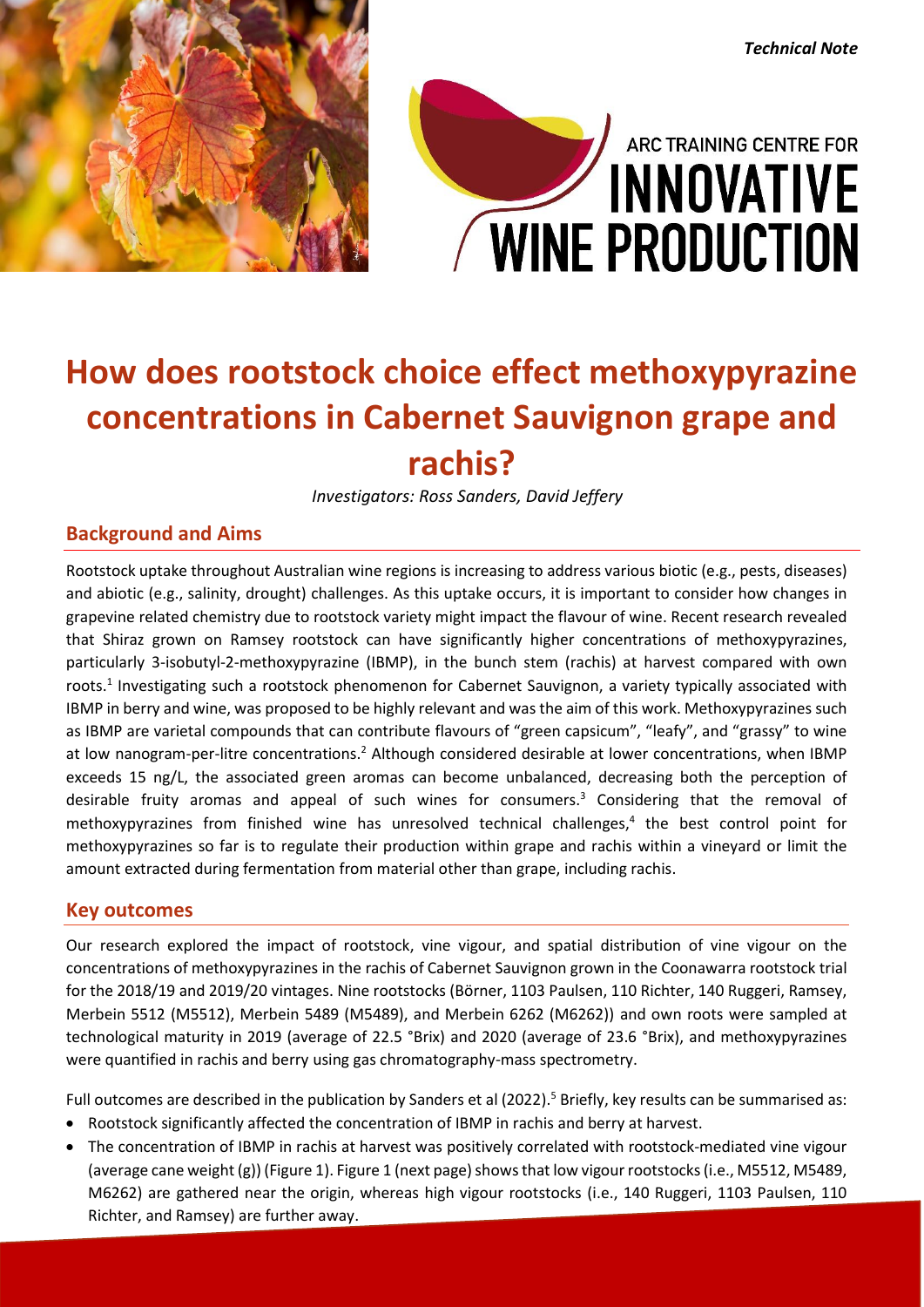Therefore, rootstock vigour characteristics are an important consideration for IBMP concentrations in Cabernet Sauvignon rachis.

 Differences in vine vigour across the vineyard appeared to be related to IBMP concentration, independent of rootstock. This conclusion is based on the similar spatial relationships in Figure 2 and lack of an evident pattern reflecting the rootstock trial block design. This result was attributed to the effect on vigour of variable soil depth across the trial block, with the latter being a known characteristic of the Terra Rossa soils of the Coonawarra.



*r* = 0.697 Sauvignon. *Journal of Agricultural and Food Chemistry*, **Figure 1**: Correlation between rachis IBMP (ng/kg) and a measure of vine vigour (average cane weight (g)) for own roots (white); Börner (yellow); 1103 Paulsen (brown); 110 Richter (orange); 140 Ruggeri (red); Ramsey (purple); M5512 (blue); M5489 (pink); M6262 (green). Reprinted with permission from Sanders, R. D., Boss, P. K., Capone, D. L., Kidman, C. M., Bramley, R. G. V., Nicholson, E. L., & Jeffery, D. W. (2022). Rootstock, vine vigour, and light mediate methoxypyrazines in the grape bunch rachis of *Vitis vinifera* L. cv. Cabernet 70, 5417-26. Copyright 2022 American Chemical Society.

> **Figure 2**: Patterns of spatial variation in A) IBMP concentration (ng/kg) in rachis and B) vine vigour (cane weight in g) across the Coonawarra rootstock trial at harvest in 2020. Reprinted with permission from Sanders, R. D., Boss, P. K., Capone, D. L., Kidman, C. M., Bramley, R. G. V., Nicholson, E. L., & Jeffery, D. W. (2022). Rootstock, vine vigour, and light mediate methoxypyrazines in the grape bunch rachis of *Vitis vinifera* L. cv. Cabernet Sauvignon. *Journal of Agricultural and Food Chemistry*, 70, 5417-26. Copyright 2022 American Chemical Society.

#### **Recommendations**

If methoxypyrazines are of concern in terms of grape variety and wine style, consideration should be given to the potential effect of rootstock when establishing new rootstock plantings that may influence the concentration of IBMP in the rachis and berry. Rootstocks that are known to impart low vine vigour may be more suitable due to the lower accumulation of IBMP in the berry and rachis of Cabernet Sauvignon scions.